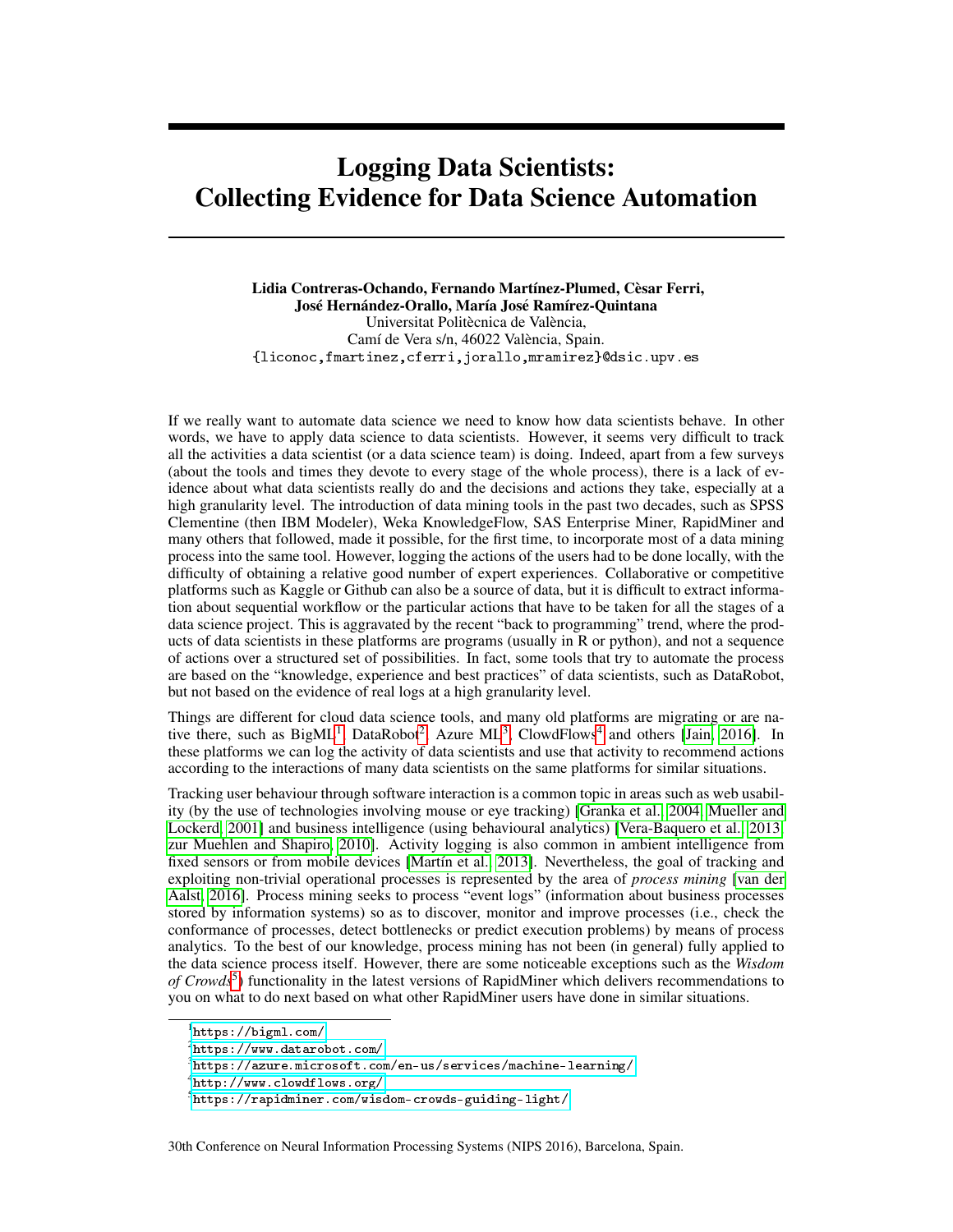The first thing we want to analyse in this short paper is what to log and how to represent the events in data science tools such that we are able to track the full data science process. It is important that we distinguish the data or knowledge flow, as represented by many graphical data science tools (see Figure [1,](#page-1-0) bottom) from the log of actions and events (the process) that led to that flow. It is especially important that we can track mistakes, trials and other attempted actions that are not finally represented by the flow, and this can only be done from the log. Figure [1](#page-1-0) (top) shows the procedure of extracting the events (by using specific http/network inspector tools) from Clowdflows (an online visual data science tool, [\[Kranjc et al., 2012\]](#page-2-7)) including fixed attributes (timestamp, user, resource, transaction type, etc.) and event-specific ones (node identifiers, parameters, ports, inputs, outputs, etc.).



<span id="page-1-0"></span>Figure 1: Top: Example of a log using Clowdflows and its formatting into events. Complete information about events is extracted by means of http/network inspector tools. Bottom: the corresponding data-to-knowledge flow finally completed by the data scientist.

The second issue to consider is how to analyse the data from the formatted events and the flow. As the tracked events are at a very low-level (e.g., connect a node  $X$  with  $Y$ , execute node  $Y$ ), we have to use abstraction in order to match series of them with more high-level events (e.g., perform feature selection). There are several approaches to activity recognition in the literature, but we are considering two different approaches: a logical approach using event calculus, as done by [\[Monserrat et al.,](#page-2-8) [2016\]](#page-2-8), where processes can be matched with given instructions (e.g., an exercise given to a student or a data scientist), and a reinforcement learning approach, where the set of possible actions at each point is limited by the use of contextual information, where repetitive tasks can be spotted.

The extent and possibilities of this analysis and the use of other AI tools depend on the particular application, what parts of the pipeline are to be analysed and the understandability of the insight. As we can gather data science processing information from the use of Clowdflows (and perhaps in the future from some other tools, such as BigML and its domain-specific language for "automating" ML workflows WhizzML<sup>[6](#page-1-1)</sup>), we are encouraging expert data scientists, practitioners and students to be logged, so that we can use all this information for a better understanding of the data science process, common mistakes and recipes for success. In terms of automation, the introduction of assistants in the same tools can be a first step, but we envisage some other possibilities along the lines of some of the ongoing initiatives for the automation of data science: Chalearn's AutoML [\[Guyon et al., 2016\]](#page-2-9), the Automatic Statistician [\[Lloyd et al., 2014\]](#page-2-10) and the SYNTH project [\[De Raedt, 2016\]](#page-2-11).

Overall, the generation of this logged information as open source data can be very useful for the data science community in general, but especially useful for the application of AI to data science and ultimately for the (semi-)automation of data science in a more holistic way.

<span id="page-1-1"></span><sup>6</sup>WhizzML: <https://bigml.com/whizzml>